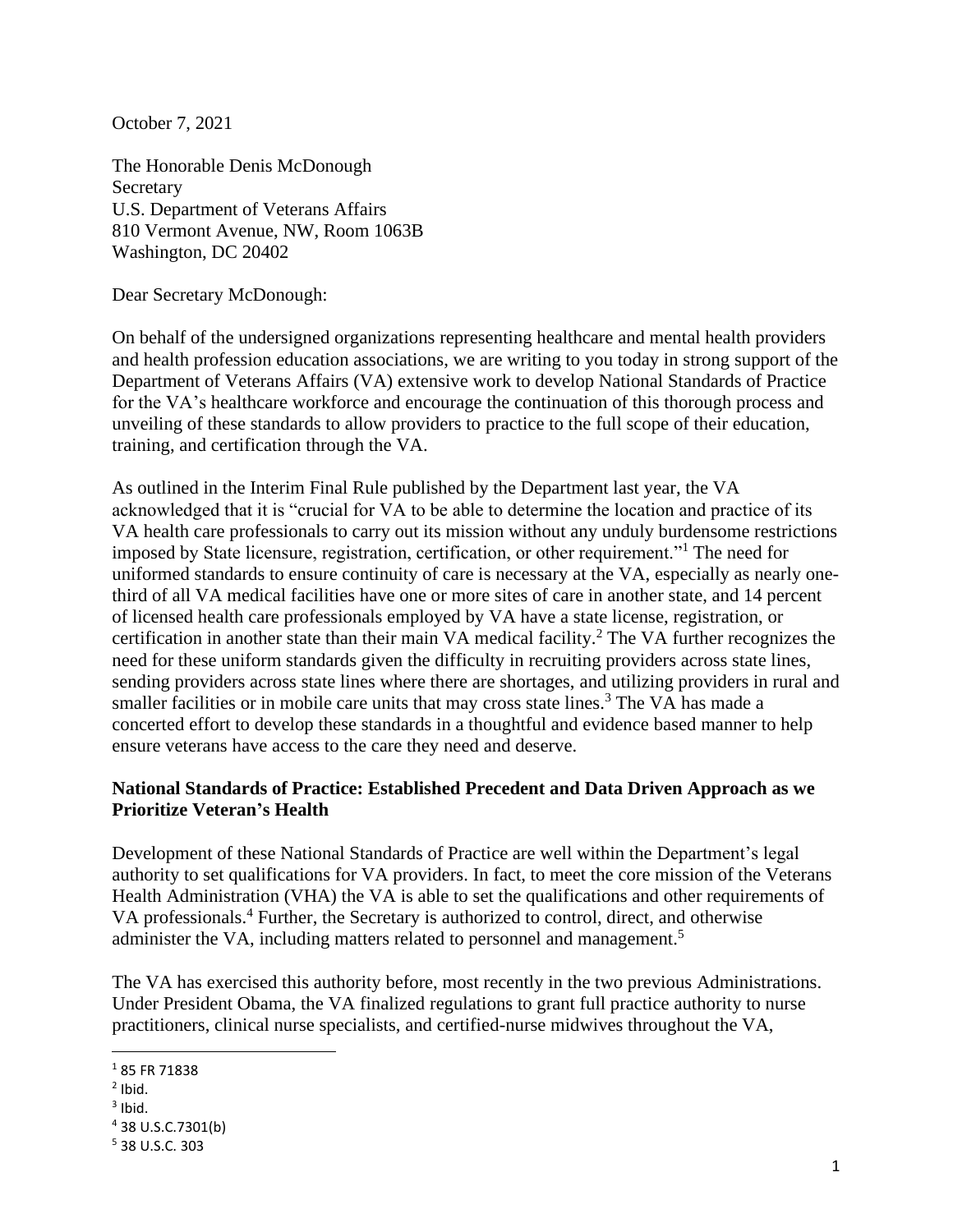regardless of state law. <sup>6</sup> Second, the Federal Motor Carrier Safety Administration enacted a final rule in 2018, which allowed all eligible providers within the VA to become certified VA medical examiners and perform medical examinations of, and issue Medical Examiner's Certificates to, veterans within the VA, even in states where they were not licensed, provided they had a state licensure.<sup>7</sup> These past examples, coupled with current statute, clearly outline the VA's legal authority to develop National Standards of Practice.

While the legal authority for the VA to create these national standards is clear, ultimately, creating these uniform standards is about increasing veteran access to timely, high quality health care. Data demonstrates the high-quality care provided by non-MD/DO practitioners compared to their medical doctor counterparts. A study in Health Affairs on patients with diabetes using VA data found that "when we controlled for important patient- and facility-level factors, we found greater rates of hospitalizations and ED visits and higher health care expenditures among primary care patients of physicians compared to those of NPs or PAs. These findings are notable particularly because we studied NPs and PAs in relatively expansive primary care provider roles analogous to those of physicians in the same system and because we analyzed the total cost of care over a one-year period."<sup>8</sup>

Veterans Service Organizations (VSOs) have also recognized the importance of developing uniformed standards. As outlined in testimony, AMVETs (American Veterans) state that "basing these practice standards on the most restrictive state scope of practice for its health care professionals is not a viable option, as it would lead to decreased access to needed care and reduced health outcomes for our nation's Veterans. [We urge] VA to continue working toward utilizing its health care professionals to the full scope of their license, registration, or certification… these new national practice standards must be inclusive of all health care services that its health care professionals are authorized to provide in any state. Anything short of fully comprehensive practice standards will unnecessarily limit Veteran access to care and negatively impact Veteran access and health outcomes."<sup>9</sup>

We strongly support the VA's ongoing efforts to develop and unveil National Practice Standards. The undersigned organizations are committed to continuing to be constructive partners in this effort. Should you have any questions or wish to discuss how we can be helpful please reach out to Matthew Thackston at [mthackston@aana.com](mailto:mthackston@aana.com) or (202) 741-9081.

Sincerely,

American Academy of Nursing American Academy of PAs American Association of Colleges of Nursing American Association of Neuroscience Nurses

<sup>6</sup> 81 FR 90198

<sup>7</sup> 83 FR 26846

<sup>8</sup> Berkowirz, T., Edelmen, D., Everett, C., Henxrix, C., Jackson, G., Morgan, P., Smith, V., Van Houtven, C., White, B., Woolson, S. (2019) Impact of Physician, Nurse Practitioners, and Physician Assistants on Utilization and Costs for Complex Patients. Health Affairs. No.6 p1028-1036.

https://www.healthaffairs.org/doi/10.1377/hlthaff.2019.00014

<sup>9</sup> https://amvets.org/wp-content/uploads/2021/06/06082021AMVETSTESTIMONYFINAL-1.pdf